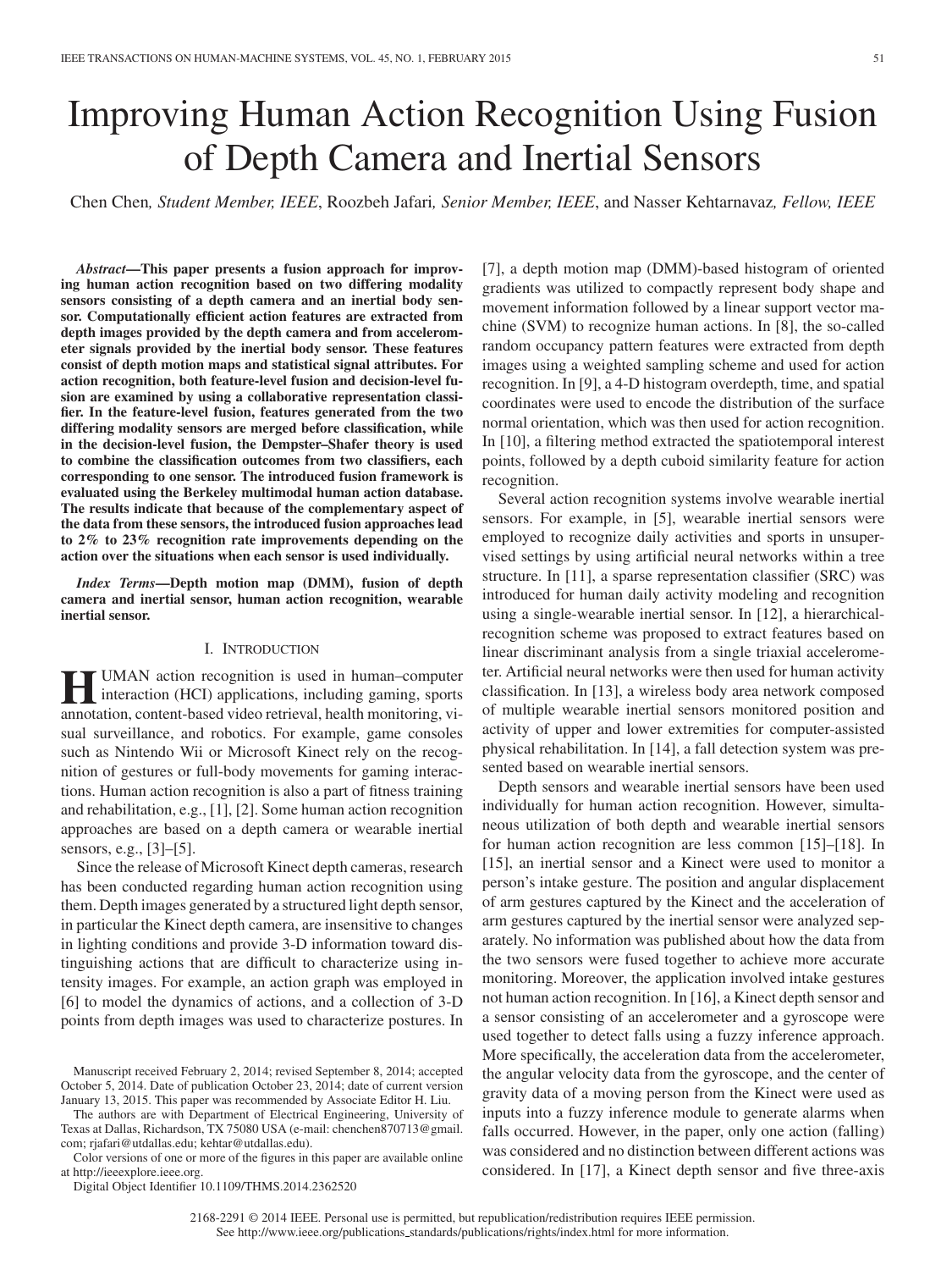accelerometers were used for indoor activity recognition. The acceleration data from the accelerometers and the position data from the Kinect were merged as the input to an ensemble of binary neural network classifiers. However, only feature-level fusion was performed, and the input signals to the classifiers were raw acceleration and position data without feature extraction. In [18], a Hidden Markov Model (HMM) classifier was used for hand gesture recognition with raw data from both a Kinect depth camera and an inertial body sensor (position data of the hand joint from a Kinect depth camera, as well as acceleration data and angular velocity data from an inertial body sensor). No feature extraction was conducted, and only feature-level fusion was used.

Depth and wearable inertial sensors are used to achieve improved human action recognition, compared with the sensors when used individually, while each of these sensors has its own limitations when operating under realistic conditions, utilizing them together provides synergy. In addition, our recognition solution is devised to be computationally efficient, so as to run in real time on desktop platforms.

In this paper, both feature-level and decision-level fusion are considered. The decision-level fusion is performed via the Dempster–Shafer theory. The introduced fusion approach is evaluated using a publicly available multimodal human action database (MHAD), the Berkeley MHAD [19]. Performance is compared in situations when using each modality sensor individually. Depth and wearable inertial sensors are low cost, easy to operate, and can be used in darkness. These attributes make their joint utilization practical in many HCI applications.

The rest of the paper is organized as follows. In Section II mathematical techniques used in our fusion approach are stated. In Section III, the MHAD is described. The details of our fusion approach are presented in Section IV. The results are reported in Section V. The conclusion is drawn in Section VI.

#### II. MATHEMATICAL TECHNIQUES

# *A. Sparse Representation Classifier*

Sparse representation (or sparse coding) has received attention due to success in face recognition [20], [21]. The idea is to represent a test sample according to a small number of atoms sparsely chosen out of an overcomplete dictionary formed by all available training samples. Let us consider  $C$  distinct classes and a matrix  $\mathbf{X} = {\mathbf{x}_i}_{i=1}^n \in \mathbb{R}^{d \times n}$  formed by n d-dimensional training samples arranged column wise to form the overcomplete dictionary. For a test sample  $y \in \mathbb{R}^d$ , let us express y as a sparse representation in terms of matrix **X** as follows:

$$
y = X\alpha \tag{1}
$$

where  $\alpha$  is a  $n \times 1$  vector of coefficients corresponding to all training samples from the  $C$  classes. One cannot directly solve for  $\alpha$ , since (1) is typically underdetermined [21]. However, a solution can be obtained by solving the following  $\ell_1$ -regularized minimization problem:

$$
\hat{\alpha} = \underset{\alpha}{\operatorname{argmin}} \|\mathbf{y} - \mathbf{X}\alpha\|_2^2 + \lambda \|\alpha\|_1 \tag{2}
$$

where  $\lambda$  is a regularization parameter, which balances the influence of the residual and the sparsity term. According to the class labels of the training samples,  $\hat{\alpha}$  can be partitioned into C subsets  $\hat{\alpha} = [\hat{\alpha}_1, \hat{\alpha}_2, \dots, \hat{\alpha}_C]$  with  $\hat{\alpha}_i (j \in 1, 2, \dots, C)$  denoting the subset of the coefficients associated with the training samples from the *j*th class, i.e.,  $X_j$ . After coefficients partitioning, a class-specific representation  $\tilde{\mathbf{y}}_j$  is computed as follows:

$$
\widetilde{\mathbf{y}}_j = \mathbf{X}_j \hat{\boldsymbol{\alpha}}_j. \tag{3}
$$

The class label of **y** can be identified by comparing the closeness between **y** and  $\widetilde{\mathbf{y}}_j$  via

$$
class(\mathbf{y}) = \operatorname*{argmin}_{j \in \{1, 2, \dots, C\}} r_j(\mathbf{y})
$$
(4)

where  $r_j(\mathbf{y}) = ||\mathbf{y} - \tilde{\mathbf{y}}_j||_2$  indicates the residual error.; see Algorithm 1 Algorithm 1.

# **Algorithm 1** The SRC Algorithm

**Input:** Training samples  $\mathbf{X} = {\mathbf{x}_i}_{i=1}^n \in \mathbb{R}^{d \times n}$ , class label  $ω<sub>i</sub>$  (used for class partitioning), test sample **y** ∈ ℝ<sup>d</sup>, λ, C (number of classes) Calculate  $\hat{\alpha}$  via  $\ell_1$ -minimization of (2) **for all**  $j \in \{1, 2, ..., C\}$  **do** Partition  $\mathbf{X}_i, \alpha_j$ Calculate  $r_j(\mathbf{y}) = ||\mathbf{y} - \widetilde{\mathbf{y}}_j||_2 = ||\mathbf{y} - \mathbf{X}_j \hat{\boldsymbol{\alpha}}_j||_2$ <br>**d** for **end for** Decide class(**y**) via (4) **Output:** class(**y**)

# *B. Collaborative Representation Classifier*

As suggested in [22], it is the collaborative representation, i.e., the use of all the training samples as a dictionary, but not the  $\ell_1$ -norm sparsity constraint, that improves classification accuracy. The  $\ell_2$ -regularization generates comparable results, but with significantly lower computational complexity [22]. The collaborative representation classifier (CRC) [22] swapped the  $\ell_1$  penalty in (2) with an  $\ell_2$  penalty, i.e.,

$$
\hat{\alpha} = \underset{\alpha}{\operatorname{argmin}} \|\mathbf{y} - \mathbf{X}\alpha\|_2^2 + \theta \|\alpha\|_2^2. \tag{5}
$$

The  $\ell_2$ -regularized minimization of (5) is in the form of the Tikhonov regularization [23] leading to the following closed form solution:

$$
\hat{\alpha} = (\mathbf{X}^T \mathbf{X} + \theta \mathbf{I})^{-1} \mathbf{X}^T \mathbf{y}
$$
 (6)

where  $I \in \mathbb{R}^{n \times n}$  denotes an identity matrix. The general form of the Tikhonov regularization involves a Tikhonov regularization matrix  $\Gamma$ . As a result, (5) can be expressed as

$$
\hat{\alpha} = \underset{\alpha}{\operatorname{argmin}} \|\mathbf{y} - \mathbf{X}\alpha\|_2^2 + \theta \|\Gamma\alpha\|_2^2. \tag{7}
$$

The term  $\Gamma$  allows the imposition of prior knowledge on the solution using the approach in [24]–[26], where the training samples that are most dissimilar from a test sample are given less weight than the training samples that are most similar. Specifically, the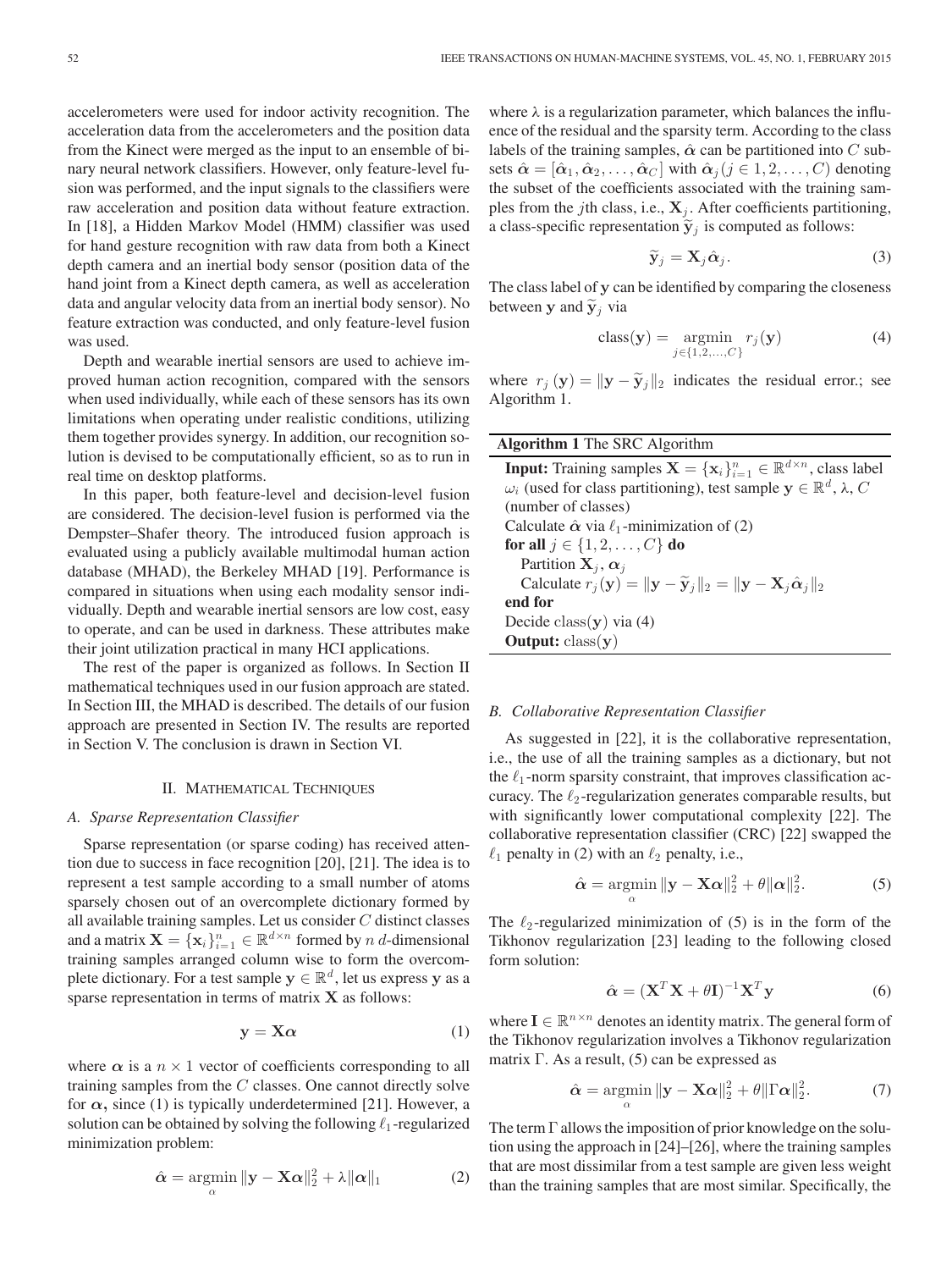following diagonal matrix  $\Gamma \in \mathbb{R}^{n \times n}$  is considered:

$$
\Gamma = \begin{bmatrix} \|\mathbf{y} - \mathbf{x}_1\|_2 & 0 \\ 0 & \ddots & 0 \\ 0 & \|\mathbf{y} - \mathbf{x}_n\|_2 \end{bmatrix} . \tag{8}
$$

The coefficient vector  $\hat{\alpha}$  is then calculated as follows:

$$
\hat{\alpha} = (\mathbf{X}^T \mathbf{X} + \theta \mathbf{\Gamma}^T \mathbf{\Gamma})^{-1} \mathbf{X}^T \mathbf{y}.
$$
 (9)

## *C. Dempster–Shafer Theory*

DST introduced by Demspter was later extended by Shafer [27]. DST is able to represent uncertainty and imprecision and can effectively deal with any union of classes and has been applied to many data fusion applications, e.g., [28], [29].

Let  $\Theta$  be a finite universal set of mutually exclusive and exhaustive hypotheses, which is called a frame of discernment. In classification applications, Θ corresponds to a set of classes. The power set  $2^{\Theta}$  is the set of all possible subsets of  $\Theta$ . A mass function or basic probability assignment (BPA) is a function  $m: 2^{\Theta} \rightarrow [0, 1]$ , which satisfies the following properties:

$$
\sum_{A \subseteq \Theta} m(A) = 1 \tag{10}
$$

$$
m(\emptyset) = 0 \tag{11}
$$

where  $\emptyset$  is the empty set. A subset A with nonzero BPA is called a focal element. The value of  $m(A)$  is a measure of the belief that is assigned to set  $A$ , not to subsets of  $A$ . Two common evidential measures, belief, and plausibility functions, respectively, are defined as follows ( $A \subseteq \Theta$ ,  $B \subseteq \Theta$ ):

$$
Bel(A) = \sum_{B \subseteq A} m(B) \tag{12}
$$

$$
\text{Pl}(A) = \sum_{B \cap A \neq \emptyset} m(B), \text{Pl}(\emptyset) = 0. \tag{13}
$$

These two measures have the following properties:

$$
Bel(A) \leq Pl(A) \tag{14}
$$

$$
\text{Pl}(A) = 1 - \text{Bel}(\bar{A})\tag{15}
$$

where  $\overline{A}$  is the complementary set of  $A: \overline{A} = \Theta - A$ .

For combining the measures of evidence from two independent sources, the Dempster's rule for combining two BPAs  $m_1$ and  $m_2$  is given by

$$
m_{1,2}(\emptyset) = 0 \tag{16}
$$

$$
m_{1,2}(A) = \frac{1}{1 - K} \sum_{B \cap C = A \neq \emptyset} m_1(B) m_2(C) \qquad (17)
$$

$$
K = \sum_{B \cap C = \emptyset} m_1(B)m_2(C). \tag{18}
$$

The normalization factor  $K$  provides a measure of conflict between the two sources to be combined. This rule is commutative and associative. If there are more than two sources, the combination rule can be generalized by iteration. A joint decision is



Fig. 1. Example of depth images of the actions (left to right) *jumping jacks*, *punching*, and *throwing a ball*.

made based on the combined BPA by choosing the class with the maximum Bel or Pl [27].

## III. HUMAN ACTION DATABASE

The Berkeley MHAD [19] contains temporally synchronized and geometrically calibrated data from a motion capture system, stereo cameras, Kinect depth cameras, wireless wearable accelerometers, and microphones. After removing one erroneous sequence, it consists of 659 data sequences from 11 actions performed five times by seven male and five female subjects (11 aged 23–30 years and one elderly). The 11 actions are: *jumping in place* (jump), *jumping jacks* (jack), *bending-hands up all the way down* (bend), *punching* (punch),*waving two hands*(wave2), *waving right hand* (wave1), *clapping hands* (clap), *throwing a ball* (throw), *sit down and stand up* (sit+stand), *sit down* (sit), *stand up* (stand). The database incorporates the intraclass variations. For example, the speed of an action was different for different subjects.

There are five sensor modalities in the Berkeley MHAD, from which only the depth and inertial data are considered here. Furthermore, only the data from the Kinect camera placed in front of the subject are considered.

## IV. FUSION APPROACH

# *A. Feature Extraction From Depth Data*

Fig. 1 shows three example depth images of the actions *jumping jacks*, *punching*, and *throwing a ball*. A depth image can be used to capture the 3-D structure and shape information. Yang *et al.* [7] proposed to project depth frames onto three orthogonal Cartesian planes for the purpose of characterizing an action. In [30], we considered the same approach to achieve human action recognition based on depth images. Before performing depth image projections, first the foreground that contains the moving human subject needs to be extracted. Most of the dynamic background subtraction algorithms involve background modeling techniques [31], or spatiotemporal filtering to extract the spatiotemporal interest points corresponding to an action [32]. To make this task computationally efficient, with the consideration that a human subject is expected to be in front of the camera at a certain distance range, the mean depth value  $\mu$  for each  $M_0 \times N_0$  depth image is computed and, then, the foreground region is selected according to

$$
d_{a,b} = \begin{cases} d_{a,b}, & \text{if } |d_{a,b} - \mu| \le \epsilon \\ 0, & \text{otherwise} \end{cases}
$$
(19)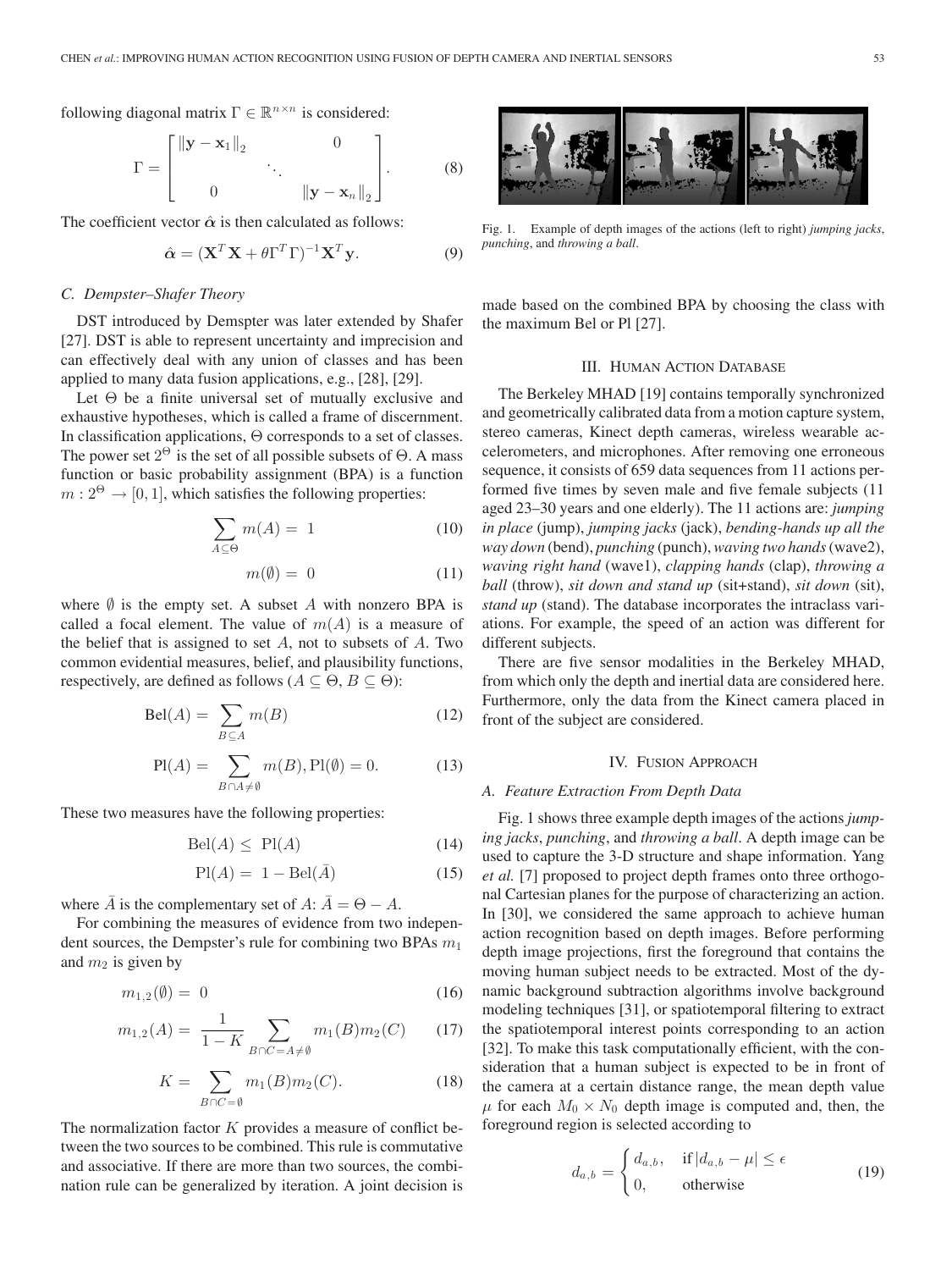

Fig. 2. Depth image foreground extraction. Original depth image (left). Foreground extracted depth image (right).



Fig. 3. Three projection views of a depth image.

where  $d_{a,b}$   $(a = 1, 2, ..., M_0, b = 1, 2, ..., N_0)$  is the depth value (indicating the distance between the Kinect camera and the object) of the pixel in the ath row and bth column of the depth image,  $\epsilon$  is a threshold for the depth value with unit millimeter. We examined all depth video sequences in the Berkeley MHAD and found that the foreground can be removed by setting  $\epsilon \in [800, 900]$ . In our experiments,  $\epsilon = 850$  was chosen. An example of the foreground extracted depth image is shown in Fig. 2.

Each foreground extracted depth image is then used to generate three 2-D projected maps corresponding to the front, side, and top views (see Fig. 3), denoted by  $map_v$ , where  $v \in \{f, s, t\}$ . For a point  $(x, y, z)$  in the depth image with z denoting the depth value in a right-handed coordinate system, the pixel values in the three projected maps  $(map_f, map_s, map_t)$ are indicated by  $z, x$ , and  $y$ , respectively. For each projection view, the absolute difference between two consecutive projected maps is accumulated through an entire depth video sequence forming the so-called DMM [30]. Specifically, for each projected map, the motion energy is calculated as the absolute difference between two consecutive maps. For a depth video sequence with N frames, the  $\text{DMM}_v$  is obtained by stacking the motion energy across an entire depth video sequence as follows:

$$
DMM_v = \sum_{q=1}^{N-1} |map_v^{q+1} - map_v^q|
$$
 (20)



Fig. 4. DMM <sup>f</sup> generated from a *waving two hands* depth video sequence.



Fig. 5. Body placement of the six accelerometers in the Berkeley MHAD.

where q represents the frame index, and  $\text{map}_v^q$  is the projected map of the qth frame for the projection view  $v$ . To keep the computational cost low, only the DMM generated from the front view, i.e.,  $\text{DMM}_f$  is used as the feature in our case.

A bounding box is set to extract the nonzero region, as the region of interest (ROI) in each  $\text{DMM}_f$ . Let the ROI extracted  $\text{DMM}_f$  be denoted by  $\text{DMM}'_f$ . Fig. 4 shows an example  $\text{DMM}'_f$ generated from a *waving two hands* depth video sequence. As seen here, DMM is able to capture the characteristics of the motion. Since  $\text{DMM}_f'$  of different action video sequences may have different sizes, bicubic interpolation is used to resize all  $\text{DMM}'_f$  to a fixed size in order to reduce the intraclass variations.

# *B. Feature Extraction From Acceleration Data*

In the Berkeley MHAD, six three-axis wireless accelerometers  $A_1, \ldots, A_6$  were placed on the subjects (see Fig. 5) to measure movements at the wrists, ankles, and hips. The accelerometers captured the motion data with the frequency of about 30 Hz. Here, each accelerometer sequence is partitioned into  $N<sub>s</sub>$  temporal windows as suggested in [19]. Statistical measures including *mean*, *variance*, *standard deviation*, and *root mean square* are computationally efficient and useful for capturing structural patterns in motion data. Therefore, these four measures are computed here along each direction in each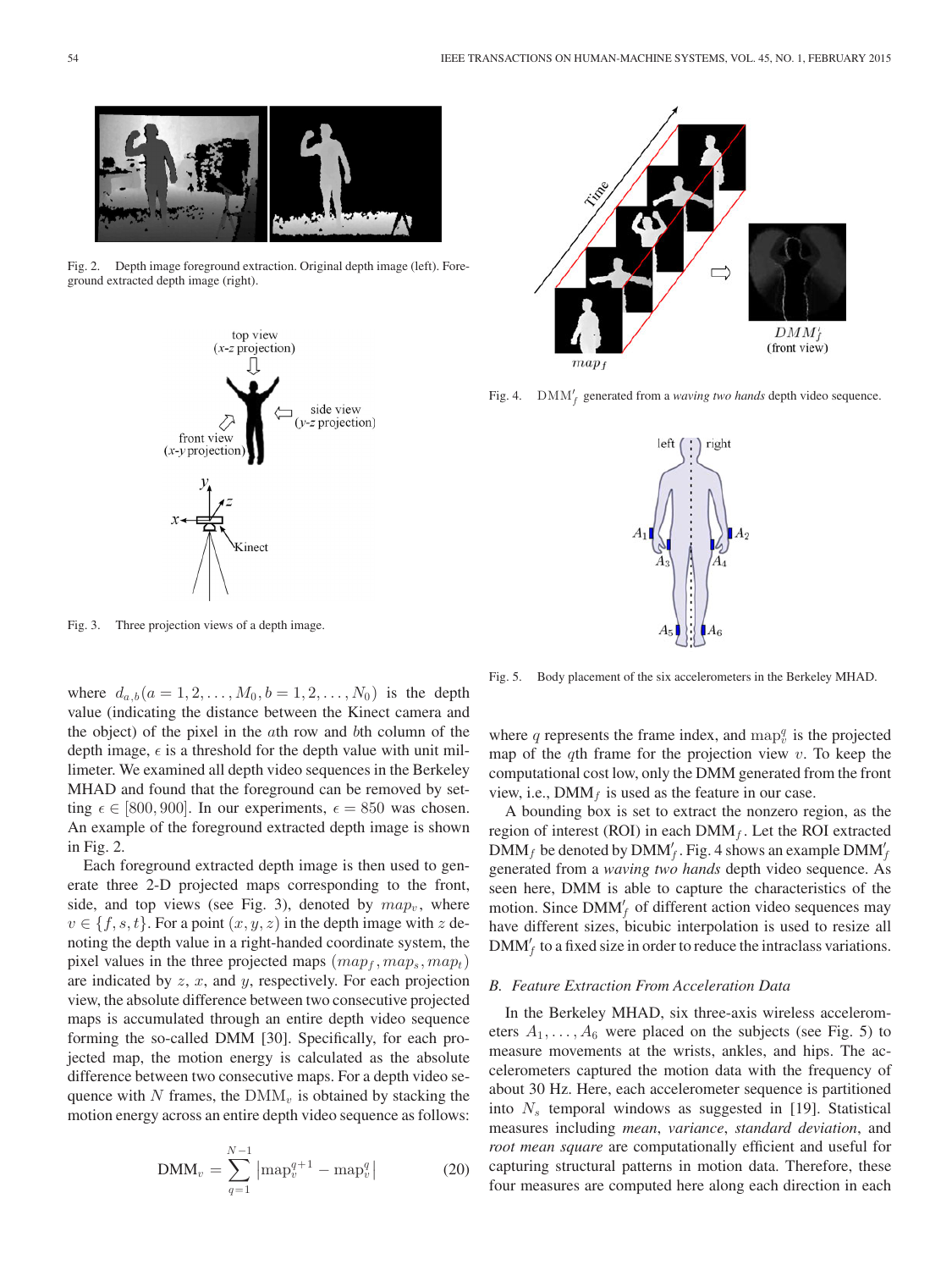TABLE I RECOGNITION RATES (%) WHEN USING DIFFERENT ACCELEROMETERS

| Accelerometer | Recognition rate $(\%)$ |
|---------------|-------------------------|
| A1            | 86.67                   |
| A2            | 85.15                   |
| $A_3$         | 71.49                   |
| $A_4$         | 72.42                   |
| $A_5$         | 56.43                   |
| $A_6$         | 57.88                   |

temporal window. For each accelerometer, concatenating all measures from  $N<sub>s</sub>$  windows results in a column feature vector of dimensionality  $4 \times 3 \times N_s$ .

Although six accelerometers were used in the Berkeley MHAD, we consider only two accelerometers because of practicality. To select the two accelerometers, an analysis was conducted by using the first six subjects for training and the remainder for testing. We set  $N_s = 15$  (an analysis of choosing the number of segments is provided in Section V and employed SVM to classify the 11 actions. Based on the recognition performance and the positions of the accelerometers, the accelerometers  $A_1$  and  $A_4$  were found to be the most effective for the human actions in the database (see Table I). Note that  $A_1$  and  $A_4$  are placed on the left wrist and right hip, respectively, where people may wear a watch and a cell phone pouch in a nonintrusive manner. Neither  $A_5$  nor  $A_6$  were chosen because they were placed on the ankles, and were not able to generate useful information because of the relatively static foot movements in the actions.

#### *C. Feature-Level Fusion*

Feature-level fusion involves fusing feature sets of different modality sensors. Let  $\mathbf{U} = {\mathbf{u}_l}_{l=1}^n$  in  $\mathbb{R}^{d_1}$  (d<sub>1</sub>-dimensional feature space) and  $\mathbf{V} = {\mathbf{v}_l}_{l=1}^n$  in  $\mathbb{R}^{d_2}$  (*d*<sub>2</sub>-dimensional feature space) represent the feature sets generated, respectively, from the Kinect depth camera and the accelerometer for  $n$  training action samples. Column vectors  $\mathbf{u}_l$  and  $\mathbf{v}_l$  are normalized to have the unit length. Then, the fused feature set is represented by  $\mathbf{F} = \{ \mathbf{f}_l \}_{l=1}^n$  in  $\mathbb{R}^{d_1 + d_2}$  with each column vector being  $\mathbf{f}_l = [\mathbf{u}_l^T, \mathbf{v}_l^T]^T$ . The fused feature set is then fed into a classifier.

## *D. Decision-Level Fusion*

As noted earlier, for the C action classes and a test sample **y**, the frame of discernment is given by  $\Theta = \{H_1, H_2, \dots, H_C\}$ , where  $H_i$ :  $class(y) = j, j \in \{1, 2, ..., C\}$ . The classification decision of the classifiers SRC or CRC is based on the residual error with respect to class j,  $r_i(\mathbf{y})$  using (4). Each class-specific representation  $\tilde{\mathbf{y}}_j$  and its corresponding class label j constitute a distinct item of evidence regarding the class membership of **v** a distinct item of evidence regarding the class membership of **y**. If **y** is close to  $\tilde{\mathbf{y}}_j$  according to the Euclidean distance, for small  $r_i(\mathbf{y})$  it is most likely that H is true. If  $r_i(\mathbf{y})$  is large, the class  $r_j(\mathbf{y})$ , it is most likely that  $H_j$  is true. If  $r_j(\mathbf{y})$  is large, the class of  $\tilde{\mathbf{y}}_j$  will provide little or no information about the class of **y**.<br>As demonstrated in [33] and [34], this item of evidence may be As demonstrated in [33] and [34], this item of evidence may be represented by a BPA over  $\Theta$  defined as follows:

$$
m(H_j|\widetilde{\mathbf{y}}_j) = \beta \phi_j(r_j(\mathbf{y})) \tag{21}
$$

$$
m(\Theta|\widetilde{\mathbf{y}}_j) = 1 - \beta \phi_j(r_j(\mathbf{y})) \tag{22}
$$

$$
m(D|\widetilde{\mathbf{y}}_j) = 0, \forall D \in 2^{\Theta} \setminus \{\Theta, H_j\} \tag{23}
$$

where  $\beta$  is a parameter such that  $0 < \beta < 1$ , and  $\phi_i$  is a decreasing function satisfying these two conditions:

$$
\phi_j(0) = 0 \tag{24}
$$

$$
\lim_{r(\mathbf{y}_j)\to\infty} \phi_j(r_j(\mathbf{y})) = 0.
$$
\n(25)

However, as there exist many decreasing functions satisfying the two conditions, Denoeux [33] suggests to choose this  $\phi_i$ 

$$
\phi_j(r_j(\mathbf{y})) = e^{-\gamma_j r_j(\mathbf{y})^2}
$$
\n(26)

with  $\phi_j$  being a positive parameter associated with class j. In [34], a method for tuning the parameter  $\gamma_j$  was proposed. To gain computational efficiency,  $\gamma_i$  is set to 1 in our case, which makes  $\phi_i$  a Gaussian function

$$
\phi_j(r_j(\mathbf{y})) = e^{-r_j(\mathbf{y})^2}.
$$
 (27)

Since there are C class-specific representations  $\tilde{\mathbf{y}}_j$ 's, the final<br>belief regarding the class label of **y** is obtained by combining belief regarding the class label of **y** is obtained by combining the C BPAs using the Dempster's rule of combination. The resulting global BPA  $m_q$  was shown in [33] to be

$$
m_g(H_j) = \frac{1}{K_0} (1 - \{1 - \beta \phi_j(r_j(\mathbf{y}))\}) \cdot \prod_{p \neq j} \{1 - \beta \phi_p
$$

$$
\times (r_p(\mathbf{y}))\} \quad p \in \{1, \dots, C\}
$$
(28)

$$
m_g(\Theta) = \frac{1}{K_0} \prod_{j=1}^{C} \{1 - \beta \phi_j(r_j(\mathbf{y}))\}
$$
 (29)

where  $K_0$  is a normalization factor

$$
K_0 = \sum_{j=1}^{C} \prod_{p \neq j} \{1 - \beta \phi_p(r_p(\mathbf{y}))\}
$$
  
+(1-C)  $\prod_{j=1}^{C} \{1 - \beta \phi_j(r_j(\mathbf{y}))\}.$  (30)

In our decision-level fusion here, SRC or CRC is first applied to the depth feature set **U** and acceleration feature set **V**, respectively. Therefore, two corresponding global BPAs  $m_{q,1}$  and  $m_{g,2}$  are generated. The combined BPA from  $m_{g,1}$  and  $m_{g,2}$ is then obtained via (17). The class label of a new test sample is determined, which corresponds to the maximum value of  $Bel(H<sub>i</sub>)$ , i.e.,  $max(Bel(H<sub>i</sub>)).$ 

## V. RESULTS

#### *A. Experimental Setup*

The size of the depth images in the database is  $480 \times 640$ pixels. After the foreground extraction from each depth image, the foreground extracted image was downsampled to  $1/4$  of the original size, i.e.,  $120 \times 160$ , to reduce the dimensionality and,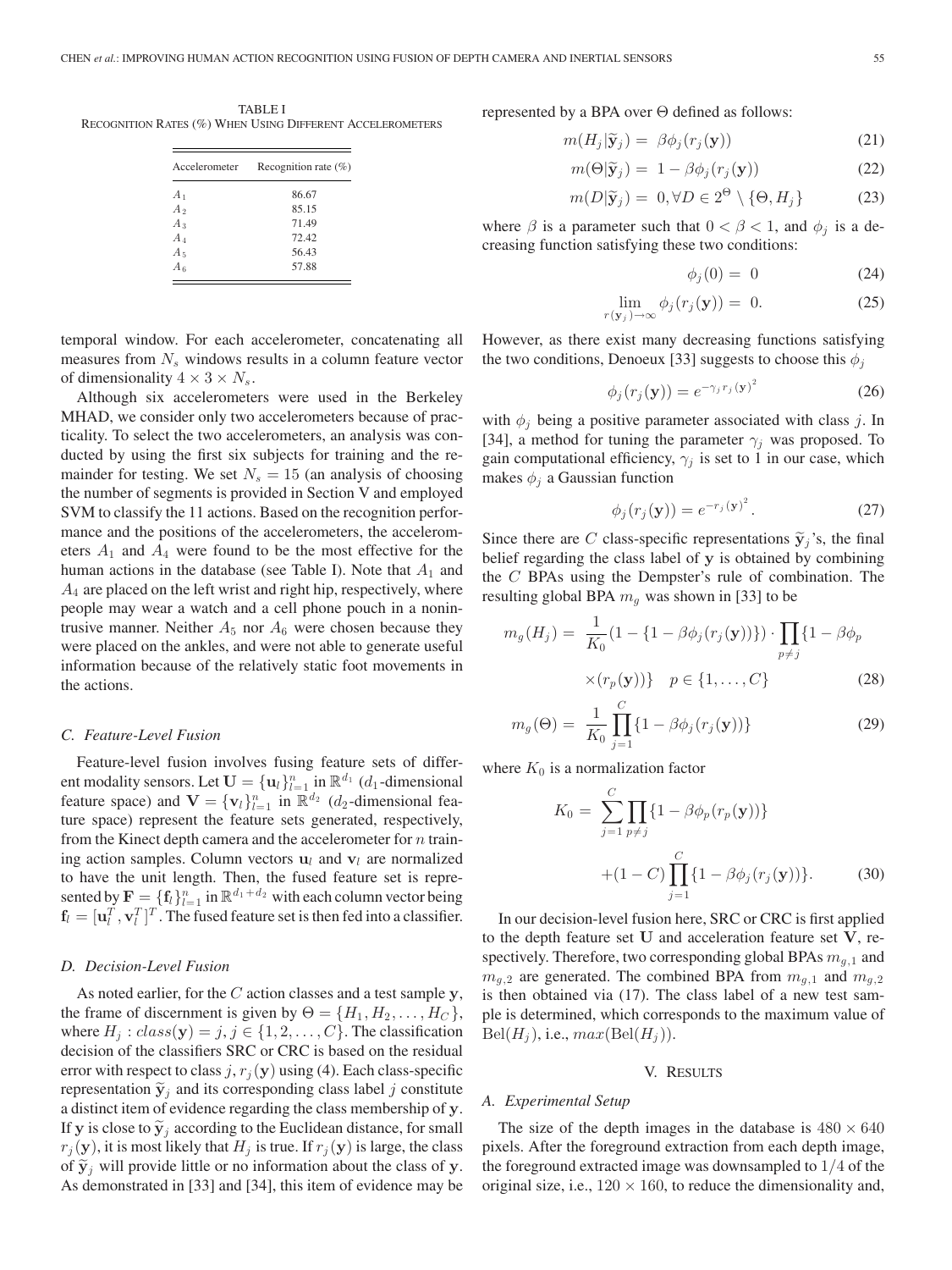

Fig. 6. Recognition rates (%) using different number of segments for accelerometer features. (a) SVM classifier. (b) CRC classifier.

thus, the computational complexity. Then, the DMM generation was performed on the reduced size images. To have a fixed size for the  $\text{DMM}'_f$ , the sizes of these maps for all action samples in the database were found. The fixed size of each  $\text{DMM}_f'$  was set to the mean value of all of the sizes, which was  $65 \times 50$ . Therefore, each feature vector  $\mathbf{u}_l$  had a dimensionality of 3250.

The number of segments  $N<sub>s</sub>$  for the acceleration data was determined via experimentation using the first six subjects for training and the rest for testing. SVM and CRC were employed as the classifiers, and the performance was tested using different  $N_s$  (see Fig. 6). In this figure,  $A_1$  denotes only using the accelerometer  $A_1$ ,  $A_4$  denotes only using the accelerometer  $A_4$ , and  $A_1 \& A_4$  denote using both of the accelerometers  $A_1$  and  $A_4$  together, where the features from the two accelerometers are stacked. Average denotes the mean accuracy of using the three accelerometer settings:  $A_1$ ,  $A_4$ , and  $A_1 \& A_4$ . The setting  $N_s \in [13, 17]$  produced a consistent recognition performance under three accelerometer settings. Thus,  $N_s = 15$  was chosen for the experiments. Each feature vector  $v_l$  had the dimension of 180 and 360 for the single-accelerometer setting and the two-accelerometer setting, respectively.

Although downsampling was used to reduce the dimensionality of the features generated from the depth images, the dimensionality of  $\mathbf{u}_l$  and the fused feature  $\mathbf{f}_l$  was greater than 3000. To gain computational efficiency, principal component analysis (PCA) was applied to  $f_l$  to reduce the dimensionality. The PCA transform matrix was calculated using the training feature set and, then, applied to the test feature set. The principal components that accounted for 95% of the total variation of the training feature set were considered.

## *B. Recognition Outcome*

For evaluation purposes, the leave-one-subject-out cross validation test (CV test) was considered. The recognition outcome was found for each subject as the left-out subject, and the final recognition outcome was averaged over all subjects to remove any bias. Five classifiers consisting of SVM, SRC, CRC, knearest neighbor (k-NN), and HMM were employed to evaluate the effectiveness of the proposed fusion approach. SVM was implemented using the LIBSVM toolbox<sup>1</sup> with an RBF kernel. Additionally, the package solver  $11 \_1s^2$  was used to calculate the sparse approximations for SRC. The optimal parameters for SVM and the regularization parameters,  $\lambda$  and  $\theta$ , for SRC and CRC were assigned to be those that maximized the training accuracy via a fivefold cross validation. The parameter  $k = 3$  was used in k-NN, as it generated the best outcome among different ks. The left-to-right topology with eight states [18] was used for HMM.

We compared the recognition performance of our featurelevel fusion framework with the performance of each individual modality sensor (see Table II). By combining the features from the two differing modality sensors, the overall recognition rate was improved over the Kinect camera alone and over the accelerometer alone. This improved performance was consistent for all five classifiers. The overall recognition rate of accelerometer  $A_1$  was found to be higher than that of accelerometer  $A_4$ , mainly due to the type of actions in the database consisting of hand movements. Fusing the Kinect data with  $A_1$  data achieved similar recognition rates as fusing the Kinect data with  $A_4$  data (except for the case when the  $k$ -NN classifier was used) due to the complementary nature of the data from the two differing modality sensors. For example, the accelerometer  $A_4$  was not able to capture the hand movement of the action *waving two hands*; however, the  $\text{DMM}_f'$  generated from the depth images as shown in Fig. 4 could capture the characteristics of this action. As seen in Table II, using the two accelerometers  $A_1$  and  $A_4$ in the fusion approach did not lead to a substantial recognition improvement over the situation when using a single accelerometer  $A_1$  or  $A_4$ . For the five classifiers, the recognition accuracy of Kinect +  $A_1 \& A_4$  came close to that of Kinect +  $A_1$  (less than 1%), as the accelerometer  $A_4$  did not provide any additionally useful data to distinguish certain actions, in particular, the actions that involved moving hands and arms.

Tables III–V show three recognition confusion matrices corresponding to using Kinect only, using accelerometer  $A_1$  only, and using Kinect and  $A_1$  fusion, respectively, with the SVM classifier. As it can be seen from Table III, the misclassifications mostly occurred among the actions *sit down and stand up*, *sit down*, and *stand up*. As illustrated in Fig. 7, the DMMs (representing shape and motion) of these actions appeared quite similar; however, the shape and motion of the actions sit down and stand up occurred in different temporal orders. The action *sit down and stand up* is a complex movement composed of *sit down* and *stand up*. The failure of the DMM to distinguish the shape and motion cues occurred in different temporal orders

<sup>1</sup>http://www.csie.ntu.edu.tw/ <sup>∼</sup>cjlin/libsvm/ 2http://www.stanford.edu/ <sup>∼</sup>boyd/l1\_ls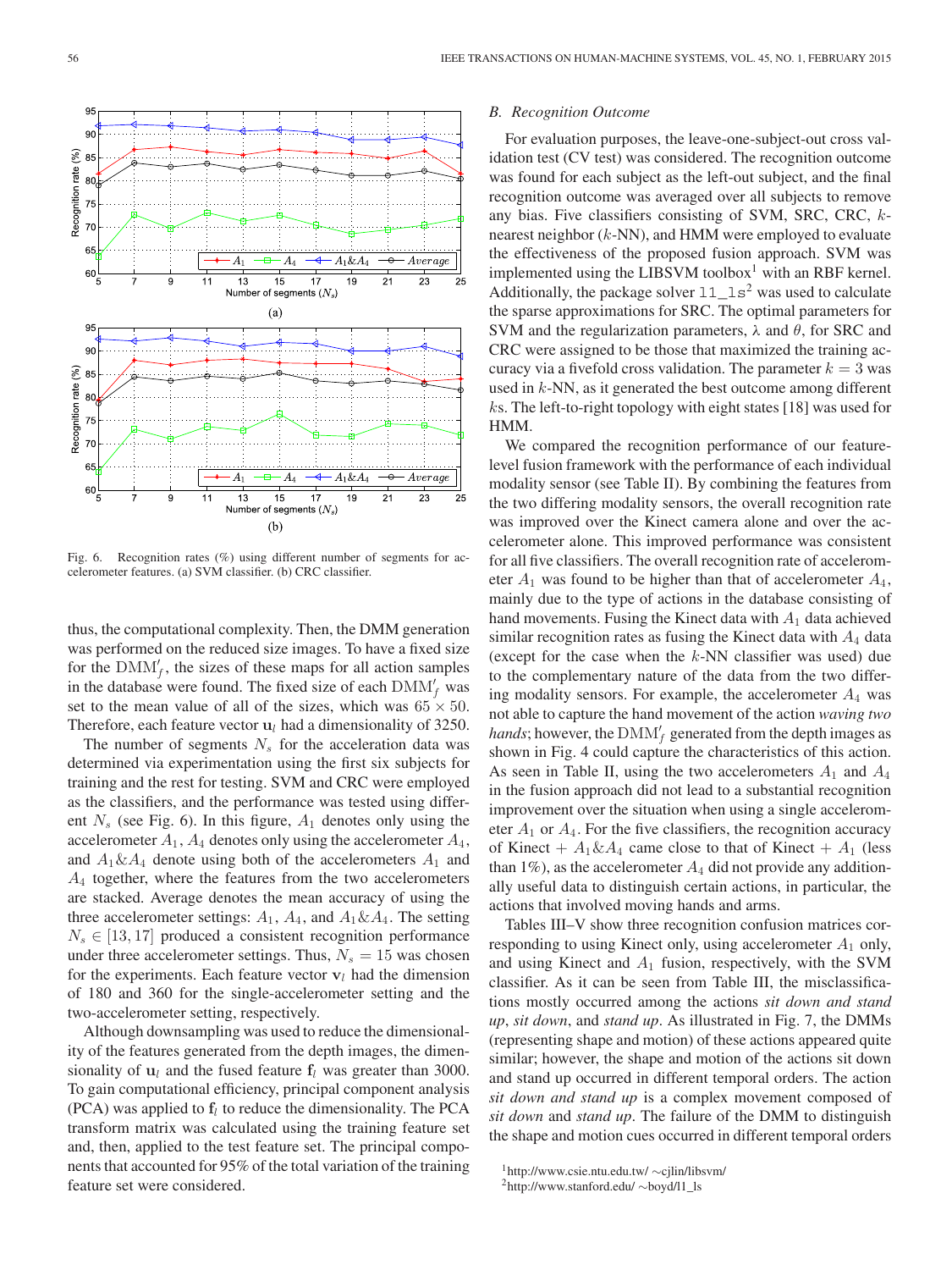TABLE II RECOGNITION RATES (%) FOR THE LEAVE-ONE-SUBJECT-OUT CVT

| Method     | Kinect | A1    | Kinect+ $A_1$ | $A_4$ | Kinect+ $A_4$ | $A_1\&A_4$ | Kinect+ $A_1 \& A_4$ |
|------------|--------|-------|---------------|-------|---------------|------------|----------------------|
| <b>SVM</b> | 92.39  | 91.77 | 98.48         | 79.03 | 98.18         | 94.20      | 99.24                |
| <b>SRC</b> | 84.93  | 92.38 | 98.79         | 72.03 | 97.57         | 95.73      | 99.54                |
| <b>CRC</b> | 87.52  | 93.00 | 98.18         | 82.19 | 97.11         | 96.81      | 99.13                |
| $k$ -NN    | 65.04  | 86.91 | 91.17         | 65.65 | 82.57         | 89.08      | 91.85                |
| <b>HMM</b> | 84.80  | 90.43 | 97.57         | 78.12 | 96.50         | 93.77      | 98.18                |

TABLE III CONFUSION MATRIX WHEN USING KINECT ONLY FOR THE LEAVE-ONE-SUBJECT-OUT CVT

| Action    | jump  | jack                     | bend                     | punch | wave2                    | wavel | clap                     | throw | sit+stand                | sit   | stand                    |
|-----------|-------|--------------------------|--------------------------|-------|--------------------------|-------|--------------------------|-------|--------------------------|-------|--------------------------|
| jump      | 98.33 | $\overline{\phantom{a}}$ |                          |       |                          |       | ٠                        | 1.67  | ٠                        |       |                          |
| jack      | ۰     | 95                       | ٠                        | ٠     | $\overline{\phantom{a}}$ | ٠     | ٠                        | 5     | ٠                        |       |                          |
| bend      | ٠     | $\overline{\phantom{a}}$ | 100                      | ٠     | ٠                        | ٠     | ٠                        | ٠     | ۰                        | ۰     | $\overline{\phantom{a}}$ |
| punch     | ٠     | ۰                        | $\overline{\phantom{a}}$ | 100   | ٠                        | ٠     | ٠                        | ٠     | ٠                        | ٠     | $\overline{\phantom{a}}$ |
| wave2     | ۰     | 8.33                     | ۰                        | ٠     | 91.67                    | ٠     | ٠                        | ٠     | ٠                        |       |                          |
| wavel     | ٠     |                          | ۰                        | ٠     | ٠                        | 100   | ٠                        | ٠     | $\overline{\phantom{a}}$ | ٠     | $\overline{\phantom{a}}$ |
| clap      | ٠     |                          | ٠                        | 11.67 | ٠                        | ۰     | 86.67                    | 1.67  | ٠                        |       |                          |
| throw     | ٠     |                          | ۰                        | 1.69  | 1.69                     | ٠     | $\overline{\phantom{a}}$ | 96.61 | ٠                        | ۰     | ٠                        |
| sit+stand | ٠     |                          | ۰                        | ٠     | ٠                        | ۰     | ٠                        | ٠     | 88.33                    | 3.33  | 8.33                     |
| sit       | ٠     |                          |                          | ۰     | ٠                        | ٠     | ٠                        | ٠     | 8.33                     | 86.67 | 5                        |
| stand     | ۰     |                          |                          | ٠     | ٠                        | ۰     | ۰                        | ٠     | 13.33                    | 13.33 | 73.33                    |

TABLE IV

CONFUSION MATRIX WHEN USING ACCELEROMETER  $A_1$  ONLY FOR THE LEAVE-ONE-SUBJECT-OUT CVT

| Action    | jump                     | jack                     | bend | punch | wave2 | wavel                    | clap                     | throw                    | sit+stand | sit                      | stand |
|-----------|--------------------------|--------------------------|------|-------|-------|--------------------------|--------------------------|--------------------------|-----------|--------------------------|-------|
| jump      | 93.33                    | 1.67                     | ٠    | 1.67  | ٠     | ٠                        | 3.33                     | $\overline{\phantom{a}}$ |           |                          |       |
| jack      | 11.67                    | 88.33                    | ٠    | ٠     | -     | ٠                        | ٠                        | $\overline{\phantom{a}}$ |           |                          |       |
| bend      | ٠                        | $\overline{\phantom{a}}$ | 100  | ٠     | ۰     | ٠                        | ٠                        | $\overline{\phantom{a}}$ | ۰         |                          |       |
| punch     | 6.67                     | ٠                        | ٠    | 75    | ۰     | $\sim$                   | 18.33                    | ٠                        | ۰         | ٠                        | ٠     |
| wave2     | ٠                        | -                        | ٠    | ٠     | 100   | ۰                        | ٠                        | ٠                        | ۰         |                          |       |
| wavel     | ٠                        | -                        | ٠    | ٠     | ۰     | 100                      | ٠                        | ٠                        | ۰         | $\overline{\phantom{a}}$ |       |
| clap      | 1.69                     | ۰                        | ٠    | 3.39  | ۰     | $\overline{\phantom{a}}$ | 93.22                    | 1.69                     |           |                          |       |
| throw     | 1.69                     | ٠                        | ۰    | ٠     | ۰     | 10.17                    | 1.69                     | 76.27                    | ٠         | ٠                        | 10.17 |
| sit+stand | $\overline{\phantom{a}}$ |                          |      | ۰     | ۰     | 1.67                     | $\overline{\phantom{a}}$ | 1.67                     | 96.67     | $\overline{\phantom{a}}$ |       |
| sit       | $\overline{\phantom{a}}$ |                          |      | ٠     | ۰     | 1.67                     | ٠                        | 1.67                     | ٠         | 96.67                    | ٠     |
| stand     | $\overline{\phantom{a}}$ |                          | ۰    | ٠     | ۰     | 3.33                     | ٠                        | 1.67                     | ۰         | 5                        | 90    |

TABLE V CONFUSION MATRIX WHEN USING KINECT AND ACCELEROMETER  $A_1$  FUSION FOR THE LEAVE-ONE-SUBJECT-OUT CVT

| Action    | jump                     | jack                     | bend                     | punch | wave2                    | wavel | clap  | throw | sit+stand | sit                      | stand |
|-----------|--------------------------|--------------------------|--------------------------|-------|--------------------------|-------|-------|-------|-----------|--------------------------|-------|
| jump      | 100                      | $\overline{\phantom{a}}$ | ٠                        | ٠     | ٠                        | ۰     |       | ۰     | ۰         | ۰                        | ۰     |
| jack      | 1.67                     | 98.33                    | $\overline{\phantom{a}}$ | ۰     | ٠                        | ۰     | ۰     | ۰     | ٠         | ٠                        |       |
| bend      | ۰                        | $\overline{\phantom{a}}$ | 100                      | ۰     | ٠                        | ٠     | ٠     | ٠     | ٠         | $\overline{\phantom{a}}$ | ٠     |
| punch     | ۰                        | ٠                        | $\overline{\phantom{a}}$ | 98.33 | $\overline{\phantom{a}}$ | ٠     | 1.67  | ٠     | ٠         | ٠                        |       |
| wave2     | $\overline{\phantom{a}}$ | 1.67                     | ٠                        | ۰     | 98.33                    | ٠     | ÷     | ۰     | ۰         | ۰                        |       |
| wavel     | $\overline{\phantom{a}}$ | ٠                        | ۰                        | ۰     | $\sim$                   | 100   | ٠     | ٠     | ٠         | $\overline{\phantom{a}}$ | ۰     |
| clap      | 1.69                     | ٠                        | ۰                        | ۰     | $\overline{\phantom{a}}$ | ٠     | 98.31 | ٠     | ٠         | $\overline{\phantom{a}}$ | ٠     |
| throw     | ۰                        | ۰                        | $\overline{\phantom{a}}$ | 1.69  | $\overline{\phantom{a}}$ | ٠     | ٠     | 98.31 | ٠         | $\overline{\phantom{a}}$ | ٠     |
| sit+stand | ۰                        |                          | ۰                        | ۰     | ٠                        | ۰     | ٠     | ٠     | 100       | ٠                        | -     |
| sit       | ۰                        | ۰                        | ۰                        | ۰     | ٠                        | ۰     | ٠     | ٠     | $\sim$    | 100                      | ٠     |
| stand     | ۰                        | ۰                        | -                        | ٠     | ٠                        | ٠     | ٠     | ٠     | 8.33      | ٠                        | 91.67 |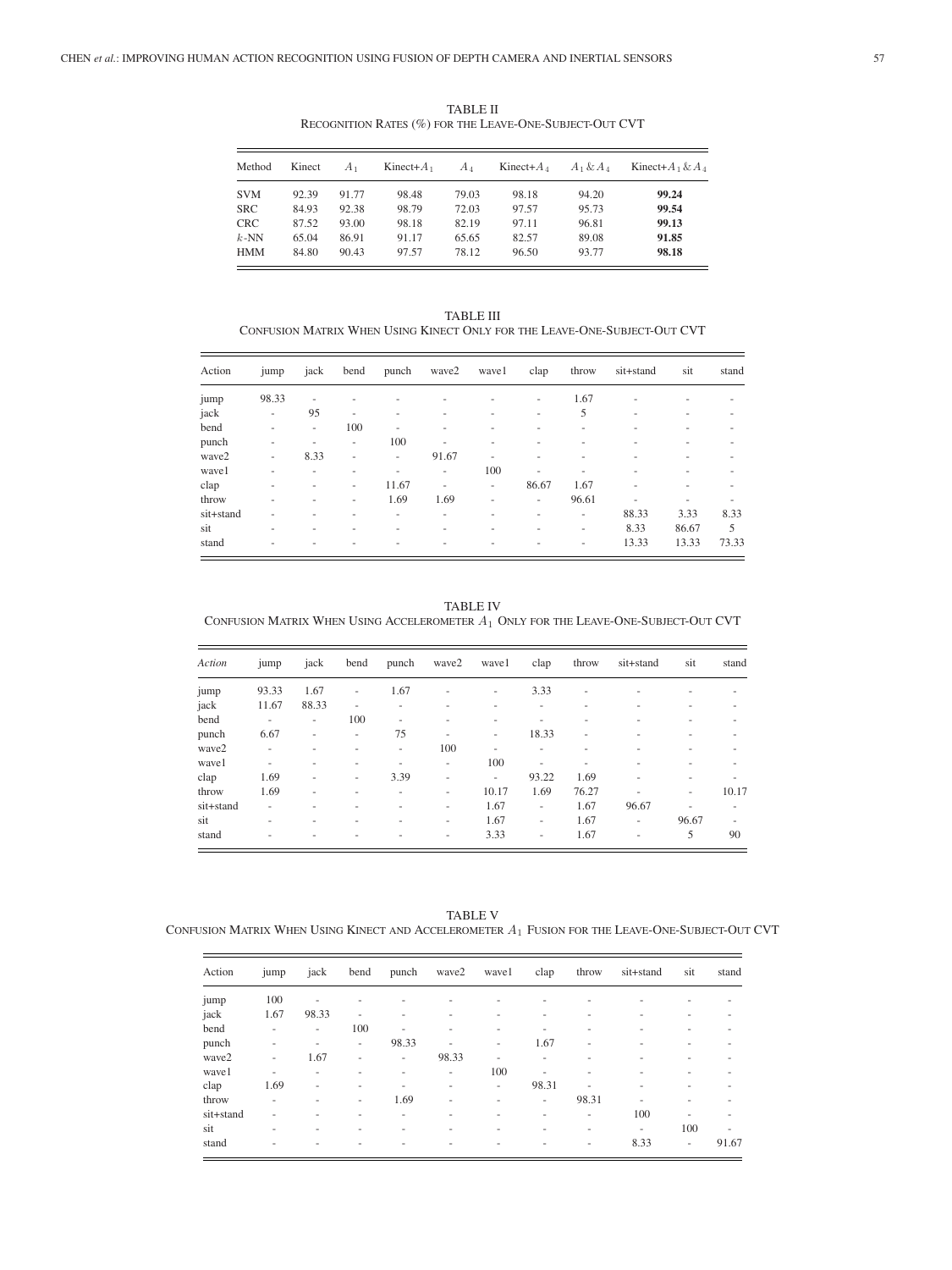

Fig. 7. DMMs for the actions (left to right) *sit down and stand up*, *sit down*, and *stand up*.



Fig. 8. Three-axis acceleration signals corresponding to the actions. (a) *Sit down*. (b) *Stand up*.

of these actions, which demonstrated a disadvantage of using the Kinect alone.Table IV shows the confusion matrix associated with using accelerometer  $A_1$  alone. The accuracies of the actions *sit down and stand up*, *sit down*, and *stand up* were improved noticeably (over 10% for these three actions) as compared with the Kinect only situation. The three-axis acceleration data were able to distinguish similar motions that occurred in different temporal orders, since the trend of the three-axis acceleration data for the action *sit down* was opposite to that for the action *stand up* as illustrated in Fig. 8. However, some of the actions, e.g., *punch*, produced much lower accuracy than using the Kinect alone. The action punch was mostly misclassified with the action *clap*. From Fig. 9, one sees that the features



Fig. 9. Features generated from three-axis acceleration data for the actions *punch* and *clap*.

generated from the three-axis acceleration data for the two actions were similar. By integrating the Kinect depth images with the acceleration data, the fused features were more discriminatory leading to the improved recognition rates over the Kinect alone and the accelerometer alone situations. Table V shows that the low-recognition rates for those actions when using one modality sensing improved when the Kinect and accelerometer data were used together due to the complementary nature of the data from these two differing modality sensors. For example, the overall recognition rate for the action *sit* was improved by 13% over the Kinect alone, and the accuracy for the action *punch* was improved by 23% over the accelerometer alone.

To investigate training data size, we conducted a random test experiment by randomly choosing half of the subjects for training and the remaining subjects for testing. Each test was repeated 20 times, and the mean performance (mean recognition rate  $\pm$  standard deviation) was computed. As can be seen from Table VI, our fusion approach produced the same performance as the CV test. Again, the overall recognition rate of the fusion approach was improved over the Kinect alone and the accelerometer alone (the improvement was even greater than that of the CV test). This trend was consistent for the four different classifiers.

We also tested the effectiveness of our decision-level fusion approach. We used CRC rather than SRC because of its computational efficiency. As suggested in [33], we set  $\beta = 0.95$  for the BPA in (21). Table VII shows that the feature-level fusion outperformed the decision-level fusion in most cases. However, the decision-level fusion involving the Kinect camera and accelerometer still achieved better performance than each individual modality sensor. One disadvantage of the decision-level fusion is that CRC needs to be applied to both the depth feature and the acceleration feature. In other words, CRC has to be run twice.

We conducted a comparison of our fusion approach with the one described in [19], where multiple kernel learning (MKL) was employed to fuse information from different modality sensors. In [19], each depth video was first divided into eight disjoint depth-layered multichannel (DLMC) videos by dividing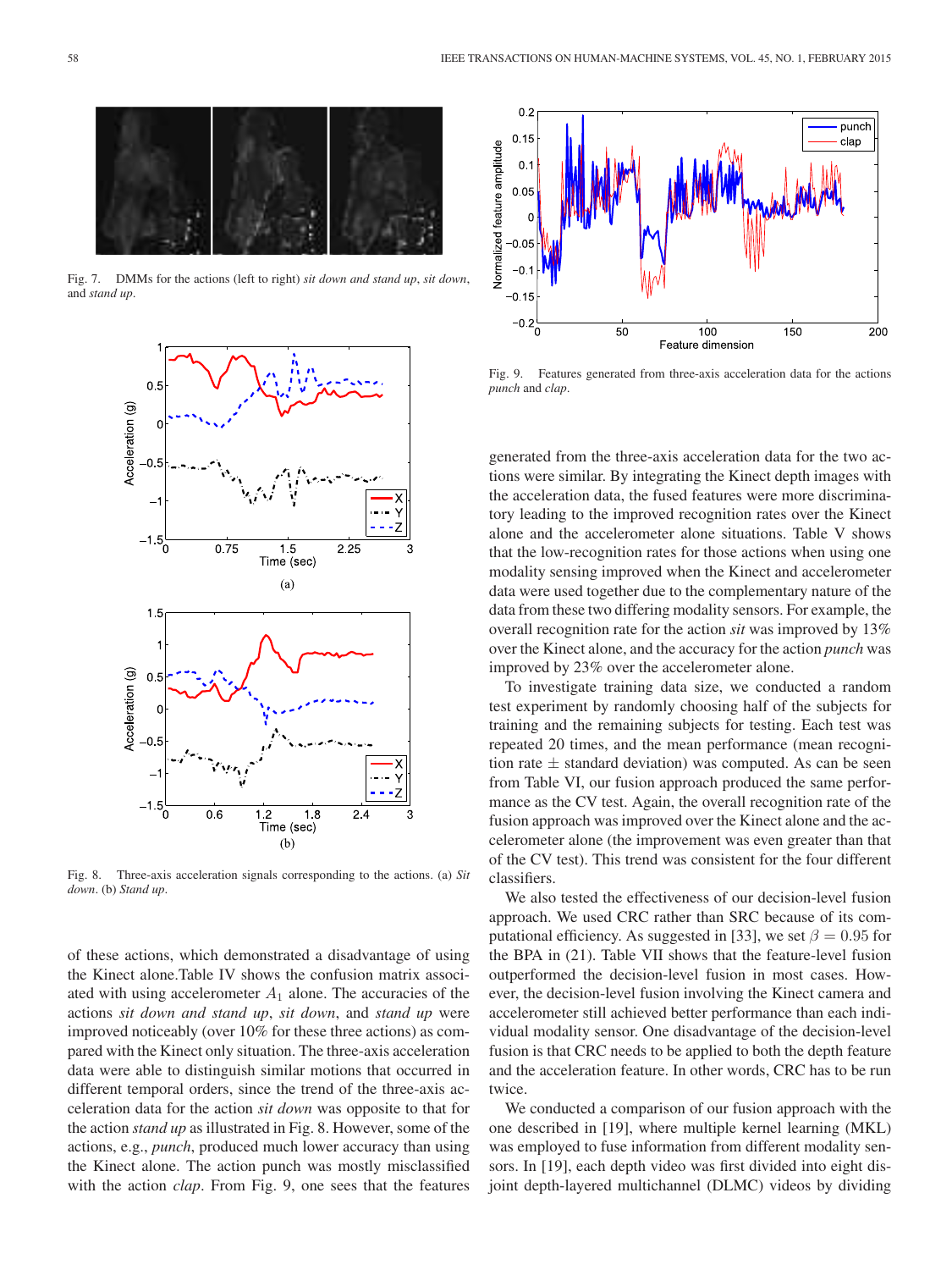TABLE VI RECOGNITION RATES (%) FOR RANDOM TEST

| Method     | Kinect           | А1               | Kinect+ $A_1$    | A 1              | Kinect+ $A_4$    | $A_1\&A_4$       | Kinect+ $A_1 \& A_4$ |
|------------|------------------|------------------|------------------|------------------|------------------|------------------|----------------------|
| <b>SVM</b> | $86.34 \pm 1.92$ | $87.69 + 2.95$   | $97.02 \pm 1.33$ | $70.52 \pm 2.98$ | $96.41 \pm 1.43$ | $90.30 \pm 2.27$ | $98.23 \pm 0.70$     |
| <b>SRC</b> | $79.20 + 2.01$   | $87.05 + 2.82$   | $97.41 + 0.94$   | $65.65 + 3.24$   | $94.64 \pm 1.97$ | $90.64 + 2.64$   | $98.14 + 0.83$       |
| <b>CRC</b> | $81.61 \pm 2.00$ | $88.09 \pm 3.12$ | $96.87 + 1.09$   | $73.59 + 3.43$   | $94.89 \pm 2.01$ | $92.01 + 2.84$   | $97.94 + 0.93$       |
| $k$ -NN    | $63.81 + 2.06$   | $84.02 + 3.71$   | $90.65 + 2.08$   | $62.71 \pm 3.31$ | $81.52 + 3.16$   | $86.16 + 3.26$   | $90.93 + 1.64$       |
| <b>HMM</b> | $78.83 + 2.24$   | $86.12 + 2.47$   | $95.70 + 1.38$   | $69.13 + 2.75$   | $93.42 + 1.82$   | $89.62 + 2.06$   | $96.68 + 1.14$       |

TABLE VII RECOGNITION RATES (%) COMPARISON BETWEEN FEATURE-LEVEL FUSION (CRC) AND DECISION-LEVEL FUSION (CRC)

| Method                | Kinect+ $A_1$ | Kinect+ $A_4$ | Kinect+ $A_1 \& A_4$ |
|-----------------------|---------------|---------------|----------------------|
|                       |               | CV test       |                      |
| Feature-level fusion  | 98.18         | 97.11         | 99.13                |
| Decision-level fusion | 98.05         | 97.38         | 98.97                |
|                       |               | Random test   |                      |
| Feature-level fusion  | 96.87         | 94.89         | 97.94                |
| Decision-level fusion | 96.04         | 95.36         | 97.31                |

TABLE VIII COMPARISON OF RECOGNITION RATES (%) BETWEEN OUR FEATURE-LEVEL FUSION AND THE MULTIPLE KERNEL LEARNING METHOD IN [19]

| Method | Kinect+ $A_1$ | Kinect+ $A_4$ | Kinect+ $A_1 \& A_4$ |
|--------|---------------|---------------|----------------------|
|        |               | CV test       |                      |
| Ours   | 98.48         | 98.18         | 99.24                |
| [19]   | 92.65         | 91.93         | 93.77                |
|        |               | Random test   |                      |
| Ours   | 97.02         | 96.41         | 98.23                |
| [19]   | 90.59         | 88.87         | 91.43                |

the depth range into eight equal depth layers and by keeping the pixels within the depth range of the corresponding depth layer. The first two depth layers and the last depth layer were discarded due to a lack of depth information. Histogram of gradients (HOGs) and histogram of flow (HOF) features [35] were then extracted from each DLMC video. Then, the bagof-features representation in [36] was employed to code the DLMC videos into histograms to serve as the features. Note that the type of fusion in [19] was a feature-level fusion and SVM was employed in MKL. Therefore, our feature-level fusion with the SVM classifier is compared with the approach in [19]. As listed in Table VIII, our approach led to higher recognition rates. For the acceleration data, only variance was utilized to extract features from the temporal windows as described in [19]. For the depth videos, HOG/HOF features were computed at the space-time interest points (STIPs). Due to the noise in the depth videos, the detected STIPs contained many points that were not related to the actions. In addition, the feature extraction method in [19] calculates the HOG/HOG descriptors for each DLMC video, which is computationally expensive and poses real-time implementation challenges.



Fig. 10. Real-time action recognition timeline of our fusion framework.

TABLE IX AVERAGE AND STANDARD DEVIATION OF PROCESSING TIME OF THE COMPONENTS OF OUR FUSION APPROACH

| Component      | Processing time (ms)           |
|----------------|--------------------------------|
| 1              | $2.1 + 0.3$ /frame             |
| $\overline{c}$ | $2.5+0.1$ /frame               |
| 3              | 1.4 $\pm$ 0.3/action sequence  |
| 4              | $2.4 \pm 0.6$ action sequence  |
| 5              | $1.3 \pm 0.2$ /action sequence |
| 6              | $3.2 \pm 0.4$ /action sequence |
|                |                                |

Finally, the computational aspect of our solution is considered (see Fig. 10). An action is normally completed approximately within a 2-s time duration. The numbers in Fig. 10 indicate the main components in our fusion approach. More specifically, the components are as follows. 1) Depth image foreground extraction and image downsampling. 2)  $DMM_f =$  $\text{DMM}_f + \left| \text{map}_f^{q+1} - \text{map}_f^q \right|$  computation. 3) Acceleration feature extraction captured within a time window. 4) ROI extraction from the DMM<sub>f</sub> and resizing the DMM'<sub>f</sub> to a fixed size via bicubic interpolation. 5) Applying PCA dimensionality reduction on the fused feature vector. 6) Performing classification using SVM. The components (1) and (2) are executed right after each depth frame is captured, while the components (3)–(6) are performed after an action sequence completes. Since the PCA transform matrix is calculated using the training feature set, it can be directly applied to the feature vector of a test sample. Our code is written in MATLAB, and the processing time reported is for an Intel i7 Quadcore 2.67-GHz PC platform with 8-GB RAM. The average processing time of each component is listed in Table IX.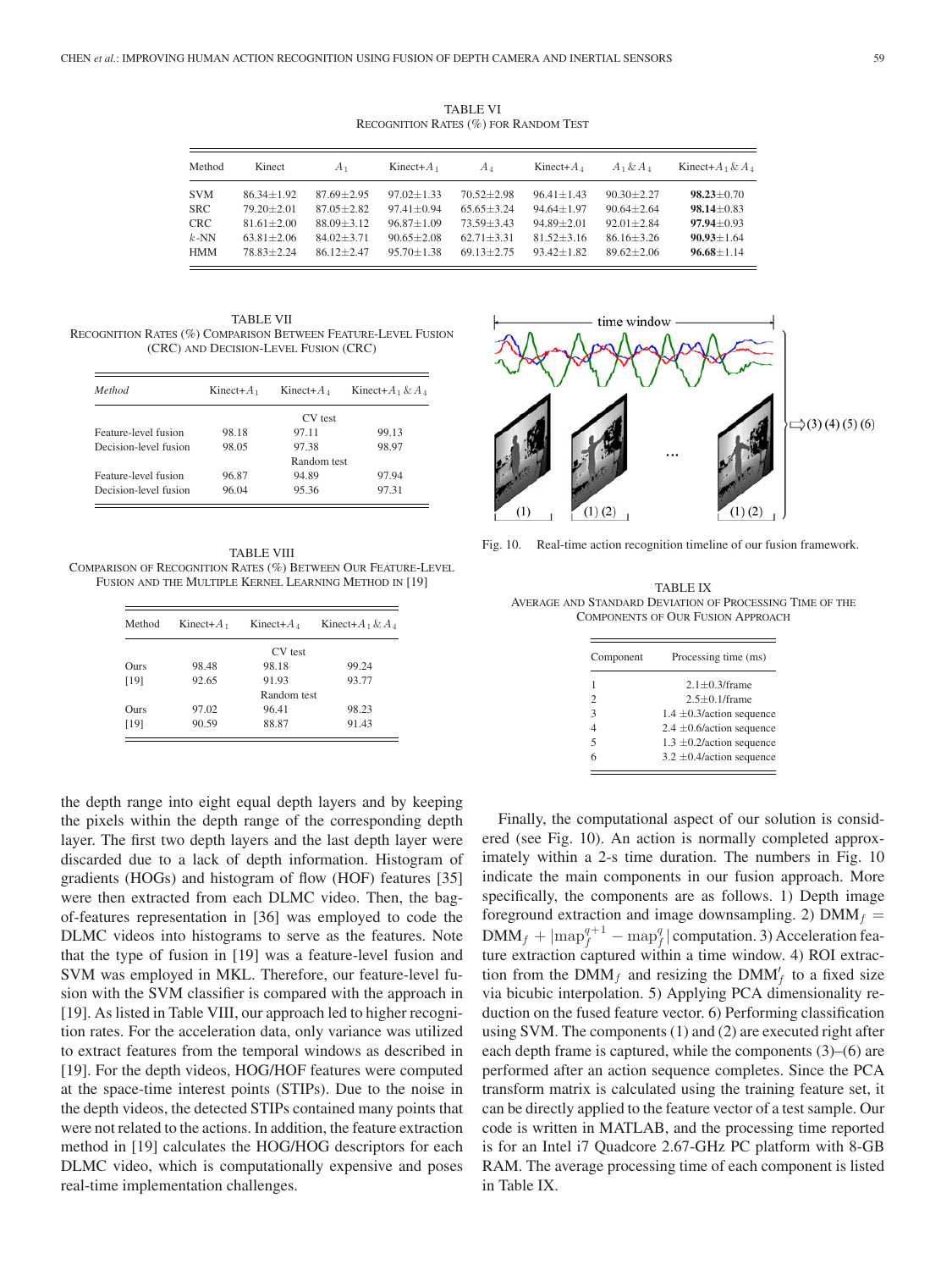#### VI. CONCLUSION

In this paper, a fusion framework was introduced that utilizes data from two differing modality sensors [a Kinect camera and a wearable inertial sensor (accelerometer)] for the purpose of achieving human action recognition. Using data from the Berkeley multimodality human action database, improved recognition rates were achieved by using these two differing modality sensors together compared with the situations when each sensor was used individually. This was found to be due to the complementary aspect of data from these two differing modality sensors.

#### **REFERENCES**

- [1] Y.-J. Chang, S.-F. Chen, and J.-D. Huang, "A kinect-based system for physical rehabilitation: A pilot study for young adults with motor disabilities," *Res. Develop. Disabilities*, vol. 32, no. 6, pp. 2566–2570, Nov. 2011.
- [2] C. Chen, K. Liu, R. Jafari, and N. Kehtarnavaz, "Home-based senior fitness test measurement system using collaborative inertial and depth sensors," in *Proc. IEEE 36th Annu. Int. Conf. Eng. Med. Biol. Soc.*, Chicago, IL, USA, Aug. 2014, pp. 4135–4138.
- [3] A. Jalal, M. Z. Uddin, and T.-S. Kim, "Depth video-based human activity recognition system using translation and scaling invariant features for life logging at smart home," *IEEE Trans. Consum. Electron.*, vol. 58, no. 3, pp. 863–871, Aug. 2012.
- [4] C. Chen, N. Kehtarnavaz, and R. Jafari, "A medication adherence monitoring system for pill bottles based on a wearable inertial sensor," in *Proc. IEEE 36th Annu. Int. Conf. Eng. Med. Biol. Soc.*, Chicago, IL, USA, Aug. 2014, pp. 4983–4986.
- [5] M. Ermes, J. Pärkkä, J. Mäntyjärvi, and I. Korhonen, "Detection of daily activities and sports with wearable sensors in controlled and uncontrolled conditions," *IEEE Trans. Inf. Technol. Biomed.*, vol. 12, no. 1, pp. 20–26, Jan. 2008.
- [6] W. Li, Z. Zhang, and Z. Liu, "Action recognition based on a bag of 3D points," in *Proc. IEEE Conf. Comput. Vis. Pattern Recog. Workshops*, San Francisco, CA, USA, Jun. 2010, pp. 9–14.
- [7] X. Yang, C. Zhang, and Y. Tian, "Recognizing actions using depth motion maps-based histograms of oriented gradients," in *Proc. ACM Conf. Multimedia*, Nara, Japan, Oct. 2012, pp. 1057–1060.
- [8] J. Wang, Z. Liu, J. Chorowski, Z. Chen, and Y. Wu, "Robust 3D action recognition with random occupancy patterns," in *Proc. Eur. Conf. Comput. Vis.*, Florence, Italy, Oct. 2012, pp. 872–885.
- [9] O. Oreifej and Z. Liu, "HON4D: Histogram of oriented 4D normals for activity recognition from depth sequences," in *Proc. IEEE Conf. Comput. Vis. Pattern Recog.*, Portland, OR, USA, Jun. 2013, pp. 716–723.
- [10] L. Xia and J. Aggarwal, "Spatio-temporal depth cuboid similarity feature for activity recognition using depth camera," in *Proc. IEEE Conf. Comput. Vis. Pattern Recog.*, Portland, OR, USA, Jun. 2013, pp. 2834–2841.
- [11] M. Zhang and A. A. Sawchuk, "Human daily activity recognition with sparse representation using wearable sensors," *IEEE Trans. Inf. Technol. Biomed.*, vol. 17, no. 3, pp. 553–560, May 2013.
- [12] A. M. Khan, Y.-K. Lee, S. Y. Lee, and T.-S. Kim, "A triaxial accelerometerbased physical-activity recognition via augmented-signal features and a hierarchical recognizer," *IEEE Trans. Inf. Technol. Biomed.*, vol. 14, no. 5, pp. 1166–1172, Sep. 2010.
- [13] E. Jovanov, A. Milenkovic, C. Otto, and P. C. de Groen, "A wireless body area network of intelligent motion sensors for computer assisted physical rehabilitation," *J. NeuroEng. Rehabil.*, vol. 2, no. 6, pp. 1–10, 2005.
- [14] J. Chen, K. Kwong, D. Chang, J. Luk, and R. Bajcsy, "Wearable sensors for reliable fall detection," in *Proc. IEEE Conf. Eng. Med. Biol. Soc.*, Shanghai, China, Sep. 2005, pp. 3551–3554.
- [15] H. M. Hondori, M. Khademi, and C. V. Lopes, "Monitoring intake gestures using sensor fusion (Microsoft Kinect and inertial sensors) for smart home tele-rehab setting," presented at the IEEE 1st Annu. Healthcare Innovation Conf., Houston, TX, USA, Nov. 2012.
- [16] M. Kepski, B. Kwolek, and I. Austvoll, "Fuzzy inference-based reliable fall detection using kinect and accelerometer," in *Proc. 11th Int. Conf. Artif. Intell. Soft Comput.*, Zakopane, Poland, 2012, pp. 266–273.
- [17] B. Delachaux, J. Rebetez, A. Perez-Uribe, and H. F. S. Mejia, "Indoor activity recognition by combining one-vs.-all neural network classifiers

exploiting wearable and depth sensors," in *Proc. 12th Int. Conf. Artif. Neural Netw., Adv. Comput. Intell.*, Puerto de la Cruz, Spain, Jun. 2013, pp. 216–223.

- [18] K. Liu, C. Chen, R. Jafari, and N. Kehtarnavaz, "Fusion of inertial and depth sensor data for robust hand gesture recognition," *IEEE Sensors J.*, vol. 14, no. 6, pp. 1898–1903, Jun. 2014.
- [19] F. Ofli, R. Chaudhry, G. Kurillo, R. Vidal, and R. Bajcsy, "Berkeley MHAD: A comprehensive multimodal human action database," in *Proc. IEEE Workshop Appl. Comput. Vis.*, Clearwater Beach, FL, USA, Jan. 2013, pp. 53–60.
- [20] J. Wright, A. Y. Yang, A. Ganesh, S. S. Sastry, and Y. Ma, "Robust face recognition via sparse representation," *IEEE Trans. Pattern Anal. Mach. Intell.*, vol. 31, no. 2, pp. 210–227, Feb. 2009.
- [21] J. Wright, Y. Ma, J. Mairal, G. Sapiro, T. S. Huang, and S. Yan, "Sparse representation for computer vision and pattern recognition," *Proc. IEEE*, vol. 98, no. 6, pp. 1031–1044, Jun. 2010.
- [22] L. Zhang, M. Yang, and X. Feng, "Sparse representation or collaborative representation: Which helps face recognition?" in *Proc. IEEE Int. Conf. Comput. Vis.*, Barcelona, Spain, Nov. 2011, pp. 471–478.
- [23] A. N. Tikhonov and V. Y. Arsenin, *Solutions of Ill-Posed Problems*. Washington, DC, USA: V. H. Winston & Sons, 1977.
- [24] C. Chen, E. W. Tramel, and J. E. Fowler, "Compressed-sensing recovery of images and video using multihypothesis predictions," in *Proc. 45th Asilomar Conf. Signals, Syst. Comput.*, Pacific Grove, CA, USA, Nov. 2011, pp. 1193–1198.
- [25] C. Chen, W. Li, E. W. Tramel, and J. E. Fowler, "Reconstruction of hyperspectral imagery from random projections using multihypothesis prediction," *IEEE Trans. Geosci. Remote Sens.*, vol. 52, no. 1, pp. 365–374, Jan. 2014.
- [26] C. Chen and J. E. Fowler, "Single-image super-resolution using multihypothesis prediction," in *Proc. 46th Asilomar Conf. Signals, Syst. Comput.*, Pacific Grove, CA, USA, Nov. 2012, pp. 608–612.
- [27] G. Shafer, *A Mathematical Theory of Evidence*. Princeton, NJ, USA: Princeton Univ. Press, 1976.
- [28] M. Rombaut and Y. M. Zhu, "Study of dempster-shafer theory for image segmentation applications," *Image Vis. Comput.*, vol. 20, no. 1, pp. 15–23, Jan. 2002.
- [29] O. Basir, F. Karray, and H. Zhu, "Connectionist-based Dempster–Shafer evidential reasoning for data fusion," *IEEE Trans. Neural Netw.*, vol. 16, no. 6, pp. 1513–1530, Nov. 2005.
- [30] C. Chen, K. Liu, and N. Kehtarnavaz, "Real time human action recognition based on depth motion maps," J. Real-Time Image Process., (2013, Aug). [Online]. Available at: http://link.springer.com/article/ 10.1007%2Fs11554-013-0370-1, doi: 10.1007/s11554-013-0370-1.
- [31] C. Stauffer and W. E. L. Grimson, "Learning patterns of activity using real-time tracking," *IEEE Trans. Pattern Anal. Mach. Intell.*, vol. 22, no. 8, pp. 747–757, Aug. 2000.
- [32] I. Laptev, "On space-time interest points," *Int. J. Comput. Vis.*, vol. 64, no. 2/3, pp. 107–123, Jun 2005.
- [33] T. Denoeux, "A k-nearest neighbor classification rule based on Dempster– Shafer theory," *IEEE Trans. Syst., Man, Cybern.*, vol. 25, no. 5, pp. 804–813, May 1995.
- [34] L. M. Zouhal and T. Denoeux, "An evidence-theoretic k-NN rule with parameter optimization," *IEEE Trans. Syst., Man, Cybern. C, Appl. Rev.*, vol. 28, no. 2, pp. 263–271, May 1998.
- [35] I. Laptev, M. Marszalek, C. Schmid, and B. Rozenfeld, "Learning realistic human actions from movies," in *Proc. IEEE Conf. Comput. Vis. Pattern Recog.*, Anchorage, AK, USA, Jun. 2008, pp. 1–8.
- [36] C. Schüldt, I. Laptev, and B. Caputo, "Recognizing human actions: A local SVM approach," in *Proc. 17th Int. Conf. Pattern Recog.*, Cambridge, U.K., Aug. 2004, pp. 32–36.



**Chen Chen** (S'10) received the B.E. degree in automation from Beijing Forestry University, Beijing, China, in 2009, and the M.S. degree in electrical engineering from Mississippi State University, Starkville, MS, USA, in 2012. He is currently working toward the Ph.D. degree with the Department of Electrical Engineering, University of Texas at Dallas, Richardson, TX, USA.

His research interests include compressed sensing, signal and image processing, pattern recognition, computer vision, and hyperspectral image analysis.